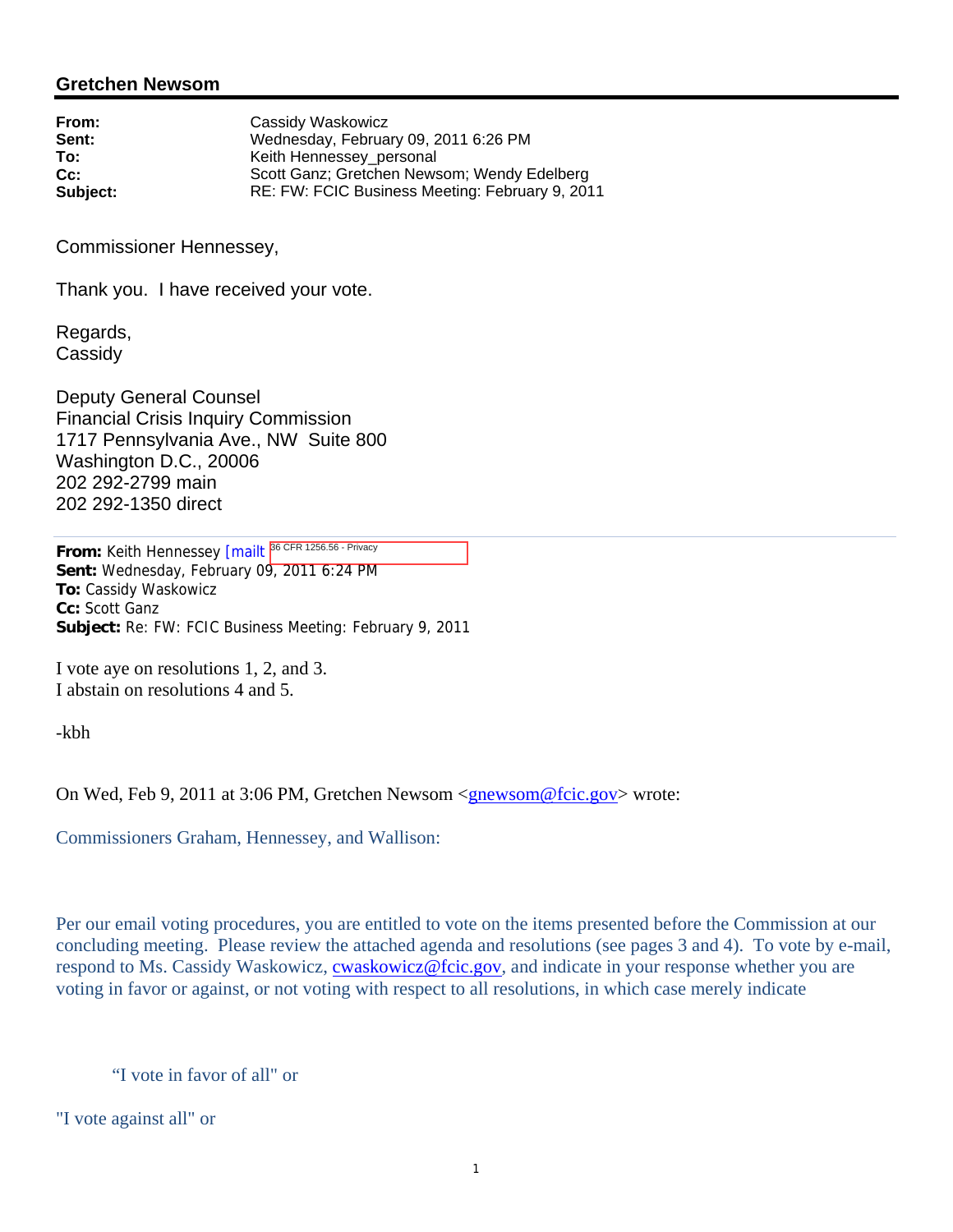"I abstain with respect to all"

 or indicate one by one how you vote on each resolution individually should you wish to cast different votes on different resolutions.

Thank you.

Gretchen

**From:** Gretchen Newsom

**Sent:** Monday, February 07, 2011 4:06 PM **To:** All Commissioners **Cc:** All Commissioners Personal Staff; Wendy Edelberg; Cassidy Waskowicz; Gary Cohen; Scott Ganz **Subject:** FCIC Business Meeting: February 9, 2011 **Importance:** High

Commissioners:

Attached is an agenda and support materials for a concluding business meeting on Wednesday, February 9, 2011.

Please let me know if you have any questions.

Thank you.